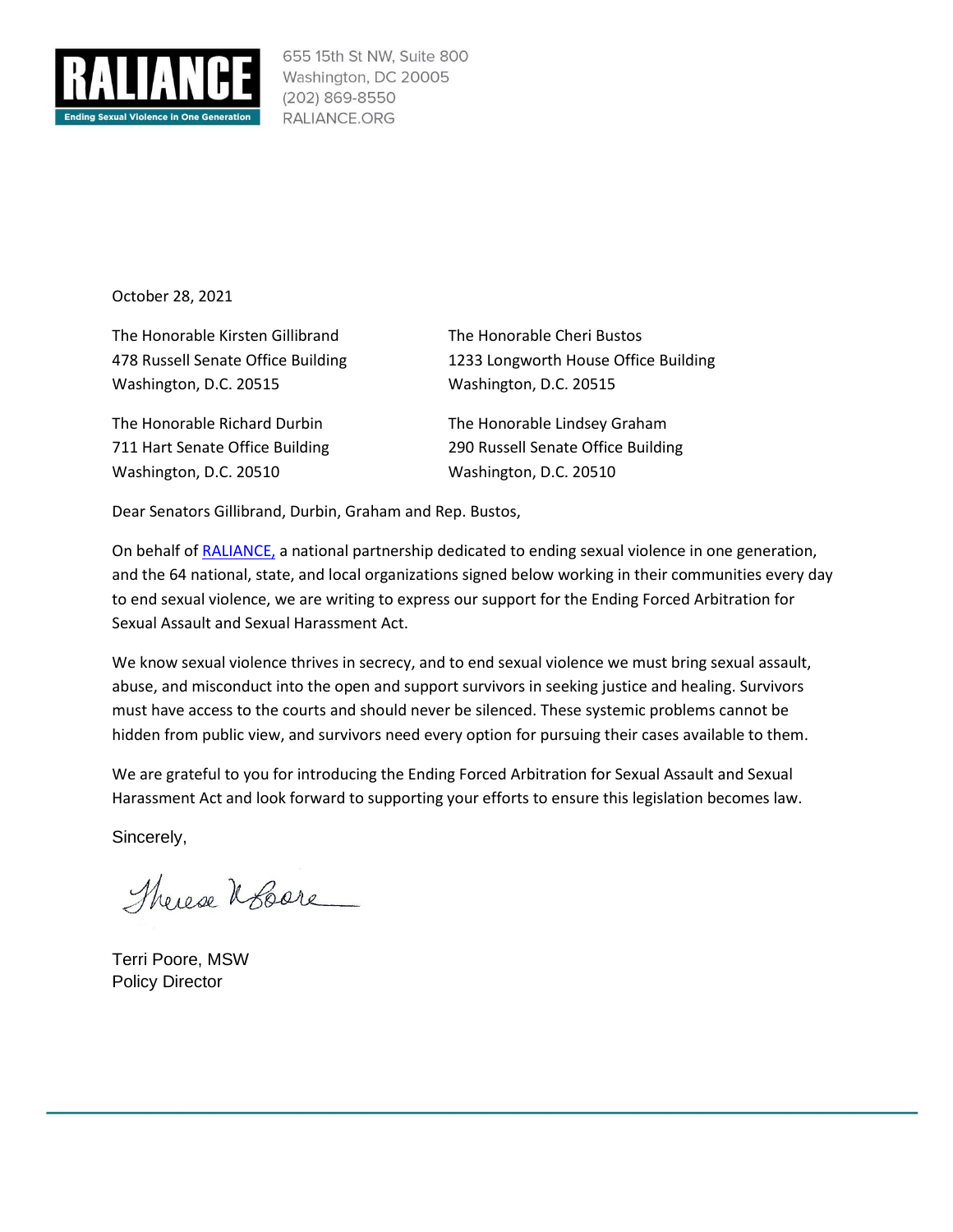## **National Organizations:**

Futures Without Violence Jewish Women International National Alliance to End Sexual Violence National Center on Domestic and Sexual Violence National Coalition Against Domestic Violence National Domestic Violence Hotline National Network to End Domestic Violence RAINN Sexual Violence Prevention Association

State and Local Organizations:

## **Colorado:**

Family Violence Law Center Colorado Coalition Against Sexual Assault Rocky Mountain Victim Law Center

## **Florida:**

Florida Council Against Sexual Violence

**Iowa:**  Iowa Coalition Against Sexual Assault (IowaCASA)

## **Illinois:**

Illinois Coalition Against Sexual Assault Zacharias Sexual Abuse Center WIRC-CAA, Victim Services Rape Advocacy, Counseling, & Education Services Sexual Assault Counseling and Information Service Mujeres Latinas en Accion VOICES of Stephenson County Safe Journeys Illinois Accountability Initiative Zacharias Sexual Abuse Center

## **Kentucky:**

Kentucky Association of Sexual Assault Programs

## **Louisiana:**  Sexual Trauma Awareness and Response (STAR) Center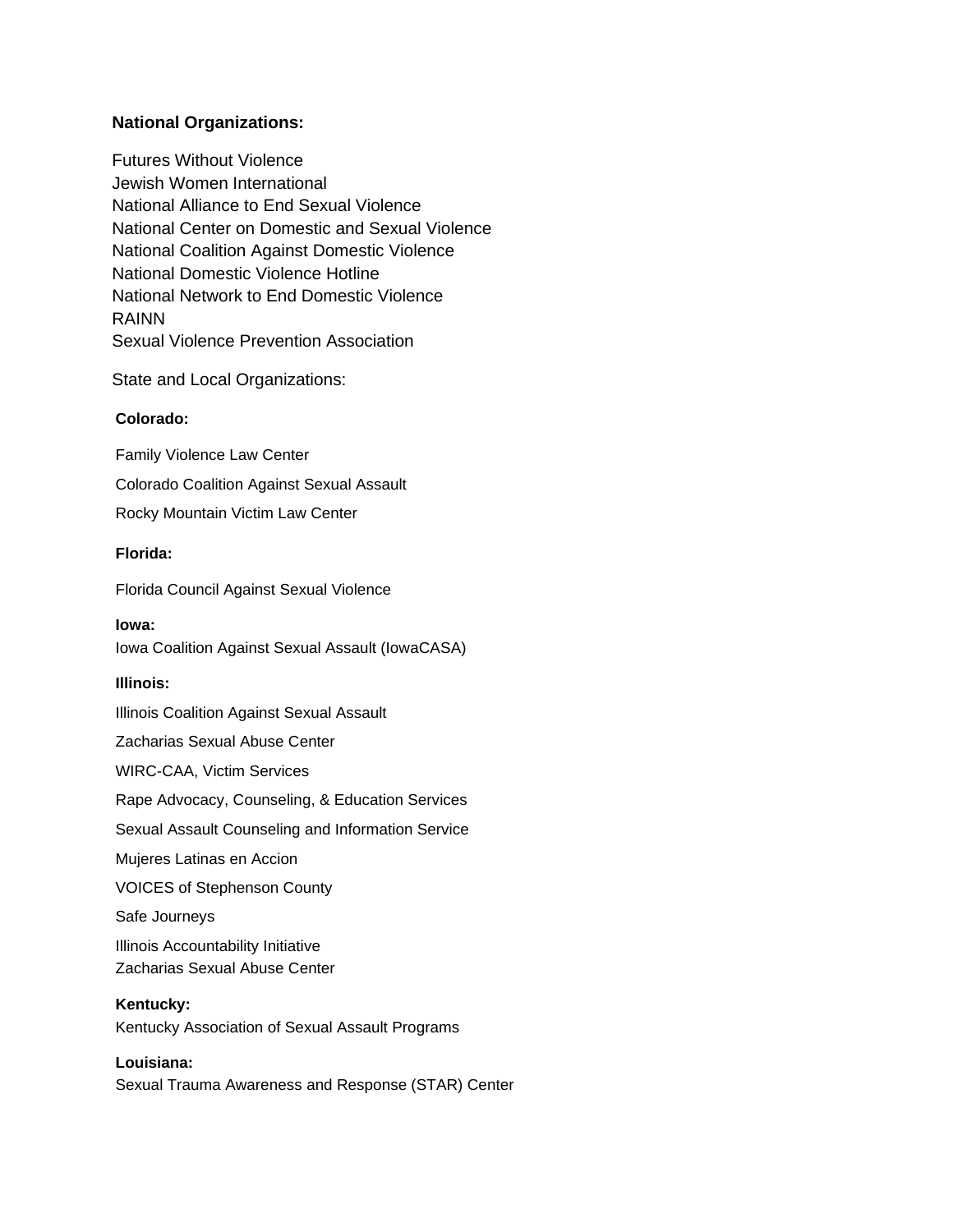#### **Massachusetts:**

Sexual Violence Prevention Association

#### **Maryland:**

Maryland Coalition Against Sexual Assault

## **Minnesota:**

Someplace Safe

#### **Missouri:**

**MOCSA** NO ABUSE, NO VIOLENCE Missouri Coalition Against Domestic and Sexual Violence (MOCADSV)

#### **North Carolina:**

NC Coalition Against Sexual Assault NC Stop Human Trafficking

#### **Nebraska:**

Nebraska Coalition to End Sexual and Domestic Violence Women's Fund of Omaha

#### **New Hampshire:**

New Hampshire Coalition Against Domestic and Sexual Violence

#### **New Jersey:**

New Jersey Coalition Against Sexual Assault (NJCASA)

#### **Nevada:**

Nevada Coalition to End Domestic and Sexual Violence

# **New York:**

New York State Coalition Against Sexual Assault

## **Ohio:**

A.L.I.V.E. Inc. Crime Victim Services Ohio Alliance to End Sexual Violence The Nord Center

RCDV Safe Haven

Survivor Advocacy Outreach Program

Tri-County Help Center, Inc.

Women Helping Women